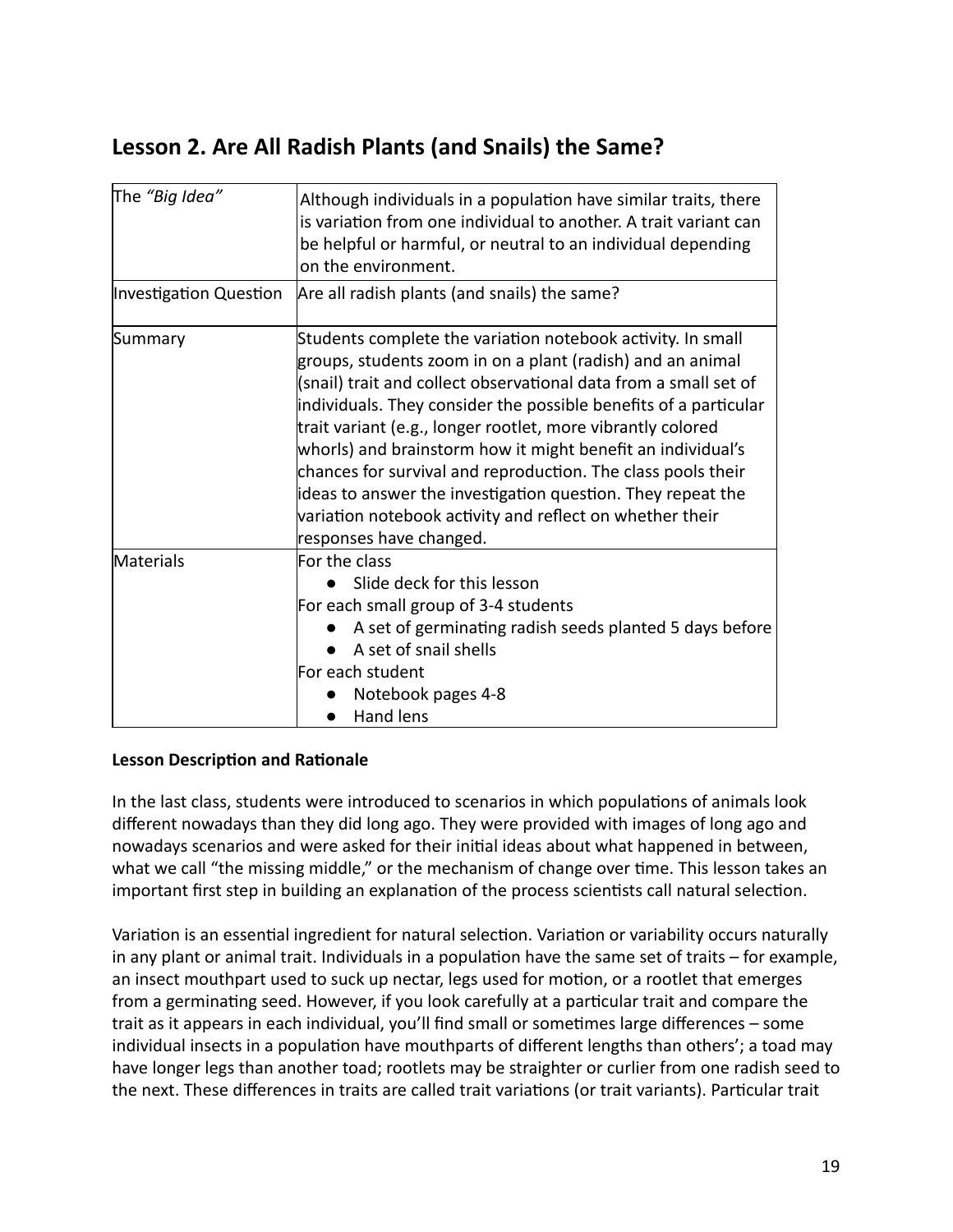variants may be of little consequence to the survival and reproductive capacity of individual members of a population under certain circumstances, but under different environmental circumstances, they may be helpful or harmful to an individual.

Traits vary! This seems like a simple idea. What's tricky is that when we talk about variation, we need to think about a trait and variations of that trait and to think of the significance of each trait variant for individuals in the population. In Lesson 4, students will think of the impact of individual trait variants on a population as a whole.

Today, students look at a population of germinating radish seeds and a group of snail shells to see whether these traits vary between individuals  $-$  or not. If there is trait variation, students speculate whether a particular variant might be helpful or harmful to survival and the chance to have babies (reproduce) – or neither!

*Note: The whole lesson is devoted to the idea of variation. Trait variations occur naturally and are the raw materials for natural selecon. Students may inially resist the idea that* there is variation within a population and think that all individuals in a population have *identical traits. Helping students understand trait variation is crucial to their eventual understanding of natural selection.* 

Half the class will look at a group of germinating radish seeds that came from the same batch, are the same age, and were grown the same way. They will look for a trait that all seedlings have in common. They will decide if this trait is the same in every seedling or varies in some way. They record their radish data. The other half of the class observes snail shells, looking for a trait common to all of the shells and then identifying variation in that trait.

They use their observations to answer the question.

# Are all radish plants (and snails) the same?

Finally, they speculate on the idea that a particular variation might be helpful or harmful or neither. This lesson lays the groundwork for Lesson 3, in which students use graphs to depict and model variation in a population.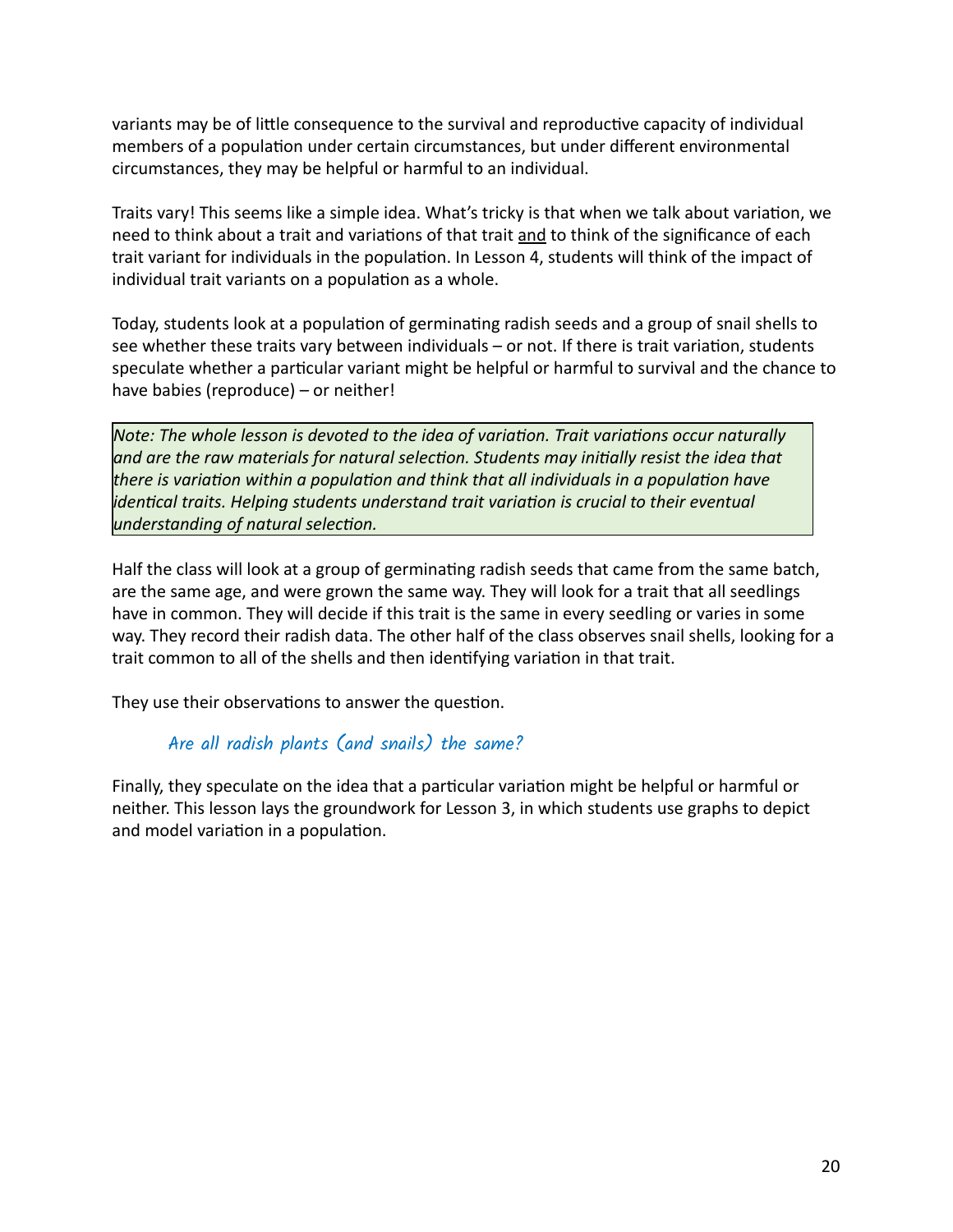### **Learning Targets in this Lesson**

- Individual plants in a population may look similar but they also differ from each other. This is called "variation." These little differences  $-$  for example, hairier versus balder  $$ are known as "trait variants."
- A trait variant can be helpful to an individual or it can be harmful or it can be neither.

| <b>Sequence of Experiences</b>                           |              |            |  |
|----------------------------------------------------------|--------------|------------|--|
| 1. Introduction and What Do You Think<br><b>Activity</b> | All class    | 5 Minutes  |  |
| 2. Look for Evidence of Variation                        | Small groups | 20 Minutes |  |
| 3. Make Meaning and What Do You Think<br>(Now) Activity  | All class    | 10 Minutes |  |
| 4. Wrap Up                                               | All class    | 5 Minutes  |  |

#### **Preparation**

- Plant radish seeds at least 5 days before this lesson. Directions for germination are provided in a separate instruction sheet: https://www.evolvingmindsproject.org/ files/ugd/cc79a9\_3a724e998aca4569b41cb869 [72bd7d.pdf?index=true](https://www.evolvingmindsproject.org/_files/ugd/cc79a9_3a724e998aca4569b41cb869fb72bd7d.pdf?index=true)
- Organize all materials that students will need to examine the variation in the germinating seeds and snail shells.

#### **The Lesson**

# 1. Introduction and What Do You Think Activity (5 Min) **\_\_\_\_\_\_\_\_\_\_\_\_\_\_\_\_\_\_\_\_\_\_\_\_\_\_\_\_\_\_\_\_\_\_\_\_\_\_\_\_\_\_\_\_\_\_\_**

\_\_\_\_\_\_\_\_\_\_\_\_\_\_\_\_\_\_\_\_\_\_\_\_\_\_\_\_\_\_\_\_\_\_\_\_\_\_\_\_\_\_\_\_\_\_\_

Ask students to open their science notebooks to page 4. What Do You Think?

Imagine you come upon a group of 5 plants that are all the same kind and the same age. Would you expect the plants would all look the same or would they look like one of the other 3 possibilities? Circle your choice. We'll come back to this at the end of class!

*Note: Keep this introduction very brief so there's time for the Lesson 2 activity.*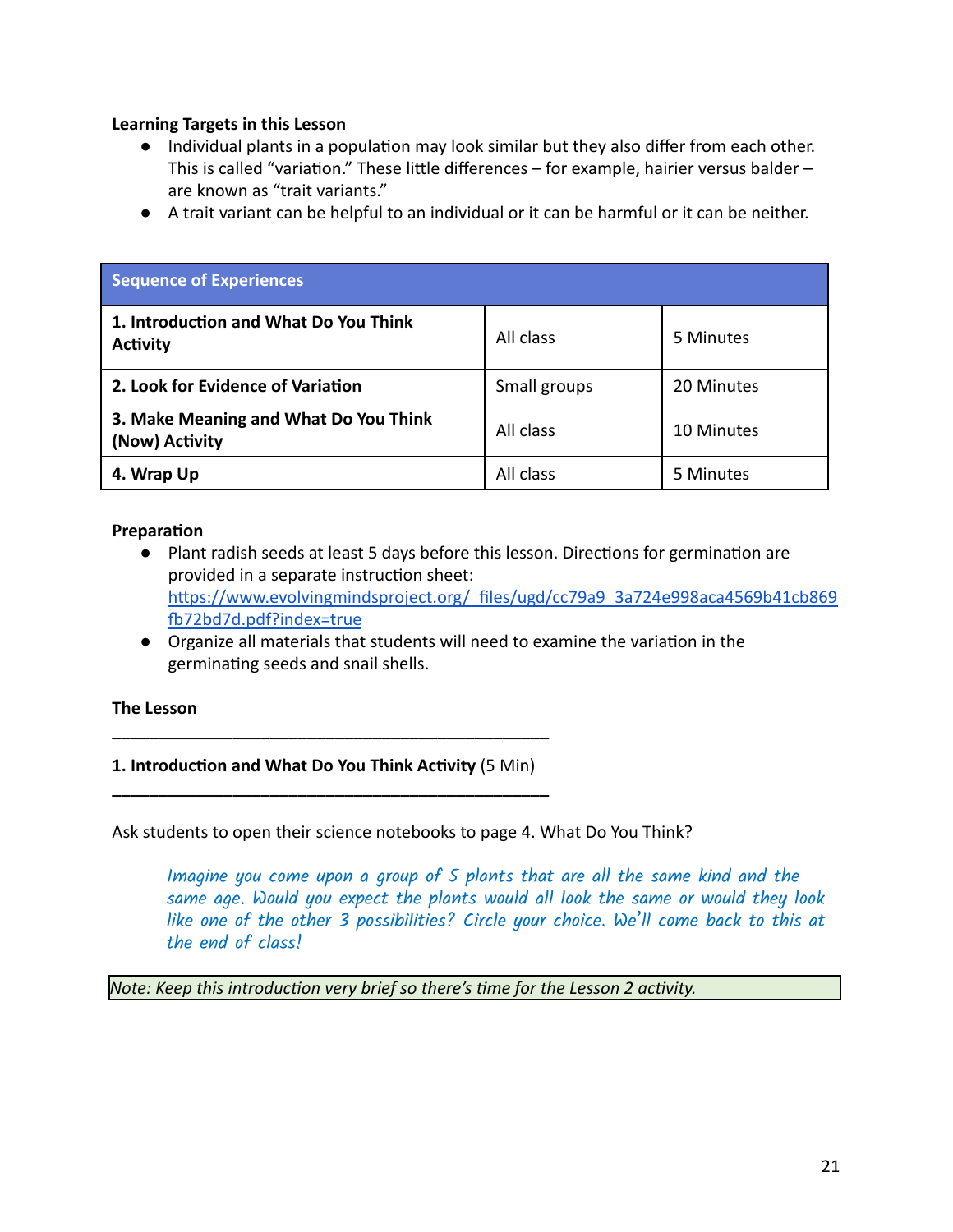## **2. Look for Evidence of Variation** (20 Min)

\_\_\_\_\_\_\_\_\_\_\_\_\_\_\_\_\_\_\_\_\_\_\_\_\_\_\_\_\_\_\_\_\_\_\_\_\_\_\_\_\_\_\_\_\_\_\_

**\_\_\_\_\_\_\_\_\_\_\_\_\_\_\_\_\_\_\_\_\_\_\_\_\_\_\_\_\_\_\_\_\_\_\_\_\_\_\_\_\_\_\_\_\_\_\_**

In the last class you observed pictures of a population of animals as they looked many hundreds of years ago and nowadays. There were no pictures of what things looked like in the time in between  $-$  so you were asked what you thought was happening in "the missing middle."

We said that a population is a group of similar individual plants or animals and that a structure like leg length or color or mouth parts is called a trait.

Maybe you noticed that individuals in the population you studied had the same traits but the traits weren't always exactly the same. We call these differences variation and that's our focus today.

Show the class the picture of the owls many years ago.

Are the owls all the same?

Model the use of the terms population, individual, trait and variation,

This is a **population** of owls, there are six individuals. A **trait** we notice right away is feather color. There's **variation** in the color among individual owls. In this population of owls, more individual owls have the light color variation of the feather color trait.

Ask if students know the word "variation," or if they have heard the word or if they know what it means. You can check for understanding by referring to another picture that small groups used in Lesson 1 and asking students to describe a trait and variation.

*Note: Here are some traits and trait variants that students may notice Guppies: trait-coloration; variation-lots of spots or fewer of spots Owls: trait-color of feathers; variaon-darker or lighter feathers Cane toads: trait-leg length; variaon-longer or shorter legs Soapberry bugs: trait-mouthpart length; variaon-longer or shorter mouthparts*

**Briefly** review the activity.

- Students will work in small groups.
- Half the groups will work with 10 germinating radish seeds (a small population of radishes) and the other half with a set of 6 snail shells (a small population of snails). After 10 minutes, the groups switch: radish groups look at shells and vice versa.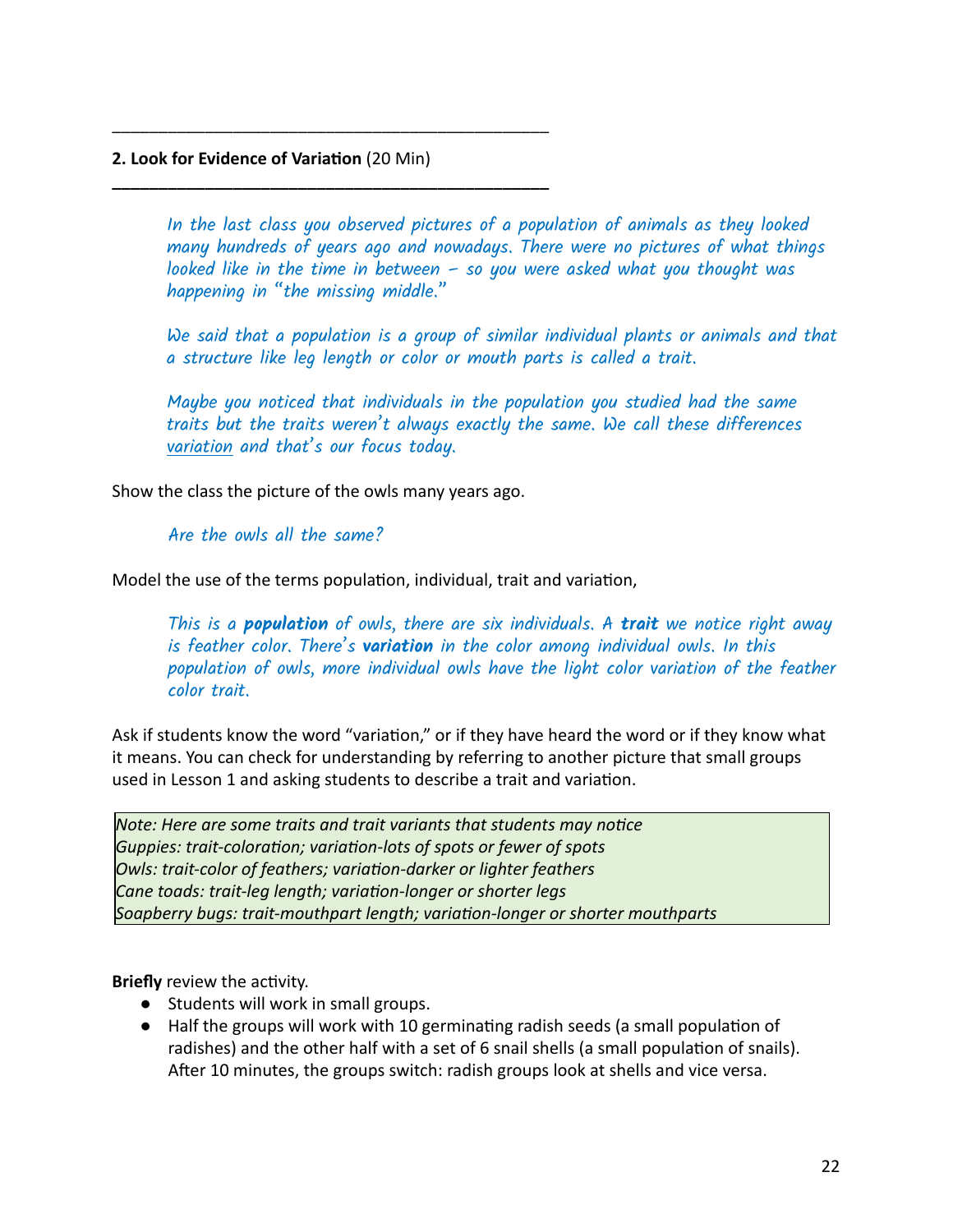Project or post the steps in the small group activity.

Look for evidence of variation. Are all radish seedlings or snail shells the same?

- 1. Observe radish seedlings **or** snail shells and see if you can find a trait that varies.
- 2. Discuss the variations in that trait that you can see with your group.
- 3. Discuss your ideas about whether a variation might be helpful or harmful to an individual radish seedling.
- 4. Record observation of variations in your notebook on pages 5 and 7.

After 10 minutes, the groups switch from radish seedlings to snail shells or snail shells to radishes!

## **3. Make Meaning and What Do You Think (Now) Activity** (10 Min)

\_\_\_\_\_\_\_\_\_\_\_\_\_\_\_\_\_\_\_\_\_\_\_\_\_\_\_\_\_\_\_\_\_\_\_\_\_\_\_\_\_\_\_\_\_\_\_

**\_\_\_\_\_\_\_\_\_\_\_\_\_\_\_\_\_\_\_\_\_\_\_\_\_\_\_\_\_\_\_\_\_\_\_\_\_\_\_\_\_\_\_\_\_\_\_**

Gather the class in a discussion circle.

The **purpose** of this discussion is to consolidate students' understanding of the (1) distinctions between an individual and a population and a trait and trait variant and (2) the idea that trait variants can be helpful, harmful or neither to an individual. Helpful trait variants make it more likely an individual will survive and reproduce.

Discussion question: Are all germinating radish seeds the same or is there variation?

Ask someone to describe evidence from the radish seedling observations. Ask the class if there is agreement and if there are questions.

*Note: In this lesson we do not want to talk about the influence of external factors (some seeds got a lile more water than others, etc.). We want to keep the focus on characteriscs that plants inherit rather than environmental factors.* 

Ask the class the same questions about snail shells.

Follow up questions relevant to the role of variation in natural selection:

Do you think in a group of plants or animals you'll always find variation or is variation rare? What makes you think so?

Does variation matter? Do you think a trait variant [name a variant you heard students identify, for example, longer/shorter root lengths], could be helpful, harmful or neither? What makes you think so?